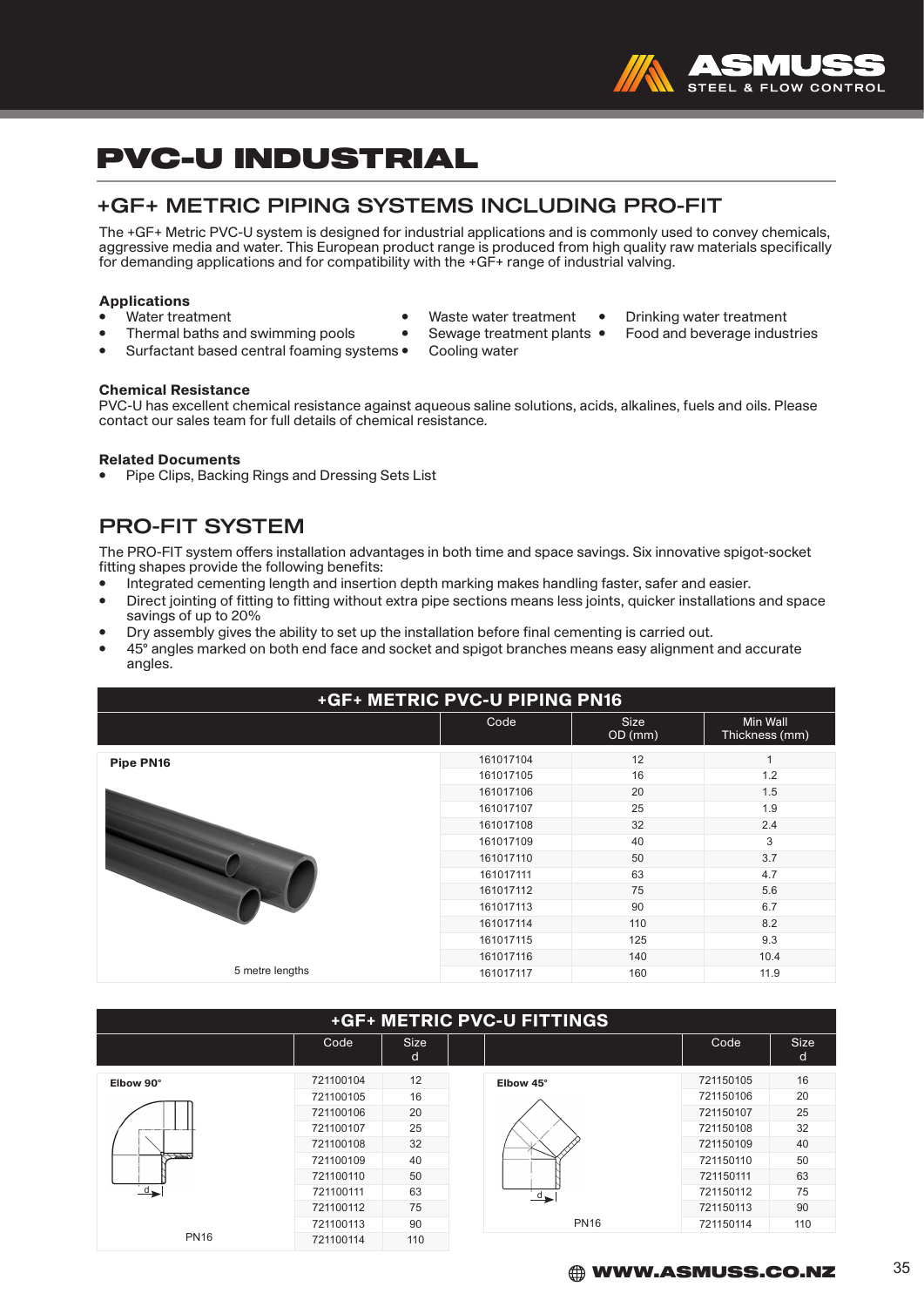#### +GF+ METRIC PIPING SYSTEMS INCLUDING PRO-FIT



PN16

110 90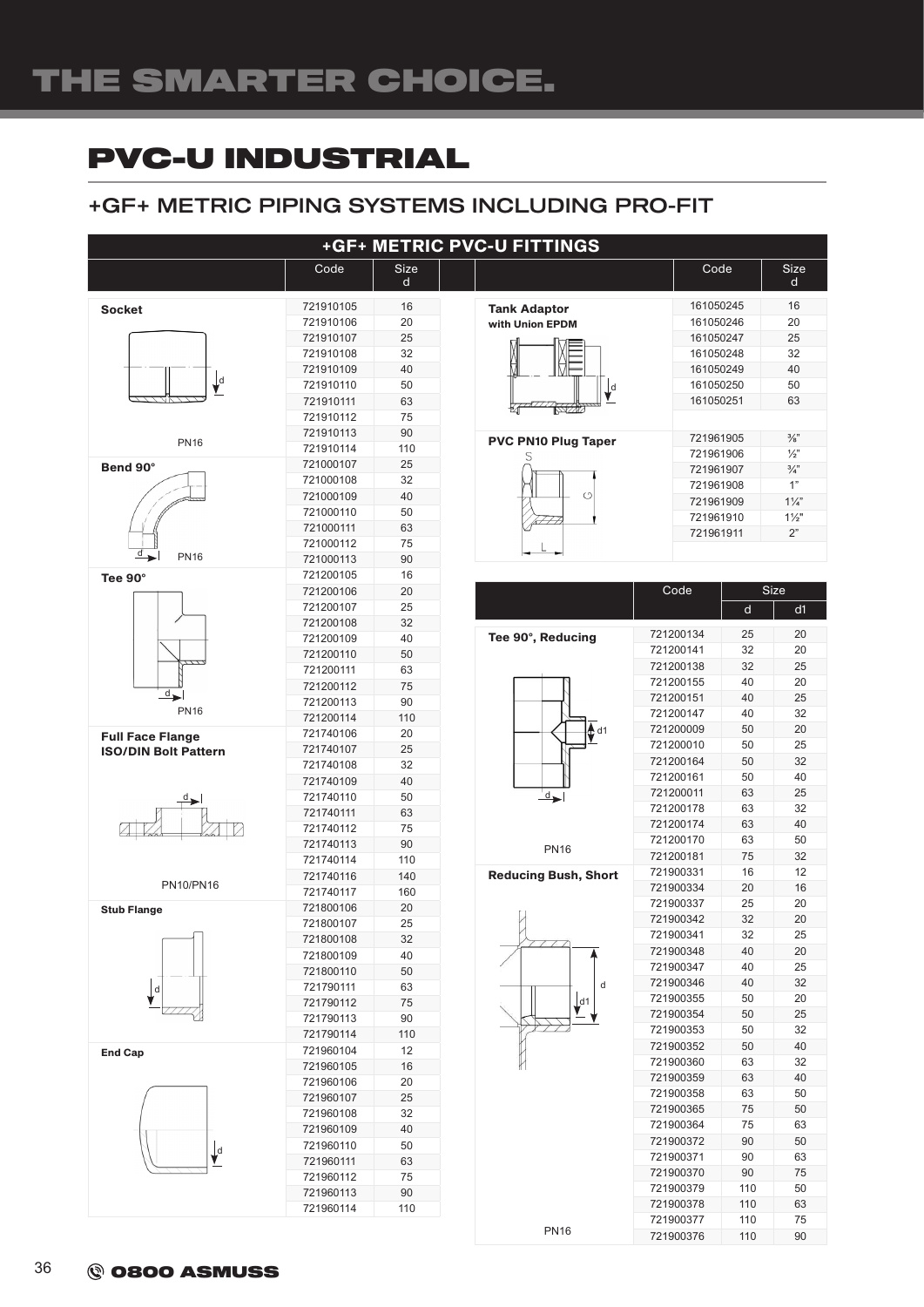

### +GF+ METRIC PIPING SYSTEMS INCLUDING PRO-FIT

| +GF+ METRIC PVC-U FITTINGS                |                |   |                      |                                    |                |                 |              |  |  |  |  |
|-------------------------------------------|----------------|---|----------------------|------------------------------------|----------------|-----------------|--------------|--|--|--|--|
|                                           | Code           |   | <b>Size</b><br>d     |                                    | Code           |                 | Size<br>(OD) |  |  |  |  |
| <b>Socket Unions</b>                      | 721510105      |   | 16                   | <b>PVC Spigot Hosetail</b>         | 721960404      |                 | 12           |  |  |  |  |
| <b>EPDM</b>                               | 721510106      |   | 20                   | <b>Parallel Hose Barb</b>          | 721960405      |                 | 16           |  |  |  |  |
|                                           | 721510107      |   | 25                   |                                    | 721960406      |                 | 20           |  |  |  |  |
|                                           | 721510108      |   | 32                   | ി<br>ত                             | 721960407      |                 | 25           |  |  |  |  |
|                                           | 721510109      |   | 40                   |                                    | 721960408      |                 | 32           |  |  |  |  |
| d                                         | 721510110      |   | 50                   |                                    | 721960409      |                 | 40           |  |  |  |  |
|                                           | 721510111      |   | 63                   |                                    | 721960410      |                 | 50           |  |  |  |  |
|                                           | 721510112      |   | 75                   |                                    | 721960411      |                 | 63           |  |  |  |  |
| $\leq$ 63mm = PN16                        | 721510313      |   | 90                   | <b>PVC PN10 WYE</b>                | 721250105      |                 | 16           |  |  |  |  |
| $\geq$ 75mm = PN10                        | 721510114      |   | 110                  |                                    | 721250107      |                 | 25           |  |  |  |  |
| <b>Socket Unions</b>                      | 721510128      |   | 10                   |                                    | 721250108      |                 | 32           |  |  |  |  |
| <b>FPM</b>                                | 721510129      |   | 12                   |                                    | 721250109      |                 | 40           |  |  |  |  |
|                                           | 721510130      |   | 16                   |                                    | 721250110      |                 | 50           |  |  |  |  |
|                                           | 721510131      |   | 20                   | $\overline{\phantom{a}}$           | 721250111      |                 | 63           |  |  |  |  |
|                                           | 721510132      |   | 25                   |                                    | 721250112      |                 | 75           |  |  |  |  |
|                                           | 721510133      |   | 32                   | ≂∮                                 |                |                 |              |  |  |  |  |
| d                                         | 721510134      |   | 40                   |                                    |                |                 |              |  |  |  |  |
|                                           | 721510135      |   | 50                   |                                    |                |                 |              |  |  |  |  |
|                                           | 721510136      |   | 63                   |                                    |                |                 |              |  |  |  |  |
|                                           | 721510137      |   | 75                   |                                    |                |                 |              |  |  |  |  |
| $\leq 63$ mm = PN16<br>$\geq$ 75mm = PN10 | 721510138      |   | 90                   |                                    |                |                 |              |  |  |  |  |
|                                           | 721510139      |   | 110                  |                                    |                |                 |              |  |  |  |  |
|                                           |                |   |                      |                                    |                |                 |              |  |  |  |  |
|                                           |                |   |                      | +GF+ METRIC PVC-U ADAPTOR FITTINGS |                |                 |              |  |  |  |  |
|                                           | Code           |   | Size                 |                                    | Code           | <b>Size</b>     |              |  |  |  |  |
|                                           |                | d | <b>Rp</b>            |                                    |                | d               | $\mathsf{R}$ |  |  |  |  |
|                                           | $\frac{1}{40}$ |   | $\sim$ $\sim$ $\sim$ |                                    | $\frac{1}{20}$ | $\overline{10}$ | 2/11         |  |  |  |  |

|                                                                  |               | <u>u</u> | <b>RD</b>       |                                               |           | <b>u</b> | ĸ               |
|------------------------------------------------------------------|---------------|----------|-----------------|-----------------------------------------------|-----------|----------|-----------------|
| <b>Adaptor Socket</b>                                            | VADPTSOPT/010 | 16       | $\frac{3}{8}$ " | <b>Male Adaptor</b>                           | 721910705 | 16       | $\frac{3}{8}$ " |
|                                                                  | VADPTSOPT/015 | 20       | $\frac{1}{2}$   | <b>PN16</b>                                   | 721910706 | 20       | $\frac{1}{2}$   |
|                                                                  | VADPTSOPT/020 | 25       | $\frac{3}{4}$ " |                                               | 721910707 | 25       | $\frac{3}{4}$   |
|                                                                  | VADPTSOPT/025 | 32       | 1"              |                                               | 721910708 | 32       | 1"              |
| $\mathsf{L}^{\mathsf{d}}$<br>Rp                                  | VADPTSOPT/032 | 40       | $1\frac{1}{4}$  | R                                             | 721910709 | 40       | $1\frac{1}{4}$  |
|                                                                  | VADPTSOPT/040 | 50       | $1\frac{1}{2}$  | d                                             | 721910710 | 50       | $1\frac{1}{2}$  |
|                                                                  | VADPTSOPT/050 | 63       | 2"              |                                               | 721910711 | 63       | 2"              |
|                                                                  | VADPTSOPT/065 | 75       | $2\frac{1}{2}$  |                                               | 721910712 | 75       | $2\frac{1}{2}$  |
| $\leq 63$ mm = PN16<br>$\geq$ 75mm = PN10                        | VADPTSOPT/080 | 90       | 3"              |                                               | 721910713 | 90       | 3"              |
|                                                                  | VADPTSOPT/100 | 110      | 4"              |                                               | 721910714 | 110      | 4"              |
| <b>Female Adaptor</b>                                            | 721900406     | 20       | $\frac{1}{2}$   | <b>PVC PN16 Tee</b>                           | 721200205 | 16       | $\frac{3}{8}$ " |
|                                                                  | 721900407     | 25       | $\frac{3}{4}$ " | <b>Plain/Threaded</b>                         | 721200206 | 20       | $\frac{1}{2}$   |
|                                                                  | 721900408     | 32       | 1"              |                                               | 721200207 | 25       | $\frac{3}{4}$   |
|                                                                  | 721900409     | 40       | $1\frac{1}{4}$  | $22 -$                                        | 721200208 | 32       | 1"              |
| ld<br> Rp                                                        | 721900410     | 50       | $1\frac{1}{2}$  |                                               | 721200209 | 40       | $1\frac{1}{4}$  |
|                                                                  | 721900411     | 63       | 2"              |                                               | 721200210 | 50       | $1\frac{1}{2}$  |
|                                                                  |               |          |                 | ٠ê<br>$\bigcirc$<br>$\frac{1}{2}$             | 721200211 | 63       | 2"              |
| <b>PN10</b>                                                      |               |          |                 |                                               |           |          |                 |
| <b>Reducing Bush</b>                                             | 721910404     | 12       | $\frac{1}{4}$   | 'n                                            |           |          |                 |
| <b>Plain/Threaded</b>                                            | 721910434     | 20       | $\frac{3}{8}$ " |                                               |           |          |                 |
|                                                                  | 721910437     | 25       | $\frac{1}{2}$   |                                               | 721100205 | 16       | $\frac{3}{8}$ " |
|                                                                  | 721910441     | 32       | $\frac{3}{4}$ " | <b>PVC Elbow 90°</b><br><b>Plain/Threaded</b> | 721100206 | 20       | $\frac{1}{2}$   |
|                                                                  | 721910446     | 40       | 1"              |                                               | 721100207 | 25       | $\frac{3}{4}$   |
| l d<br> Rp                                                       | 721910452     | 50       | $1\frac{1}{4}$  | 22                                            | 721100208 | 32       | 1"              |
|                                                                  |               |          |                 |                                               |           |          |                 |
|                                                                  |               |          |                 | ۵,<br>$\circ$                                 | 721100209 | 40       | $1\frac{1}{4}$  |
| <b>PN16</b>                                                      |               |          |                 | $\vec{v}$                                     | 721100210 | 50       | $1\frac{1}{2}$  |
| Note: Use only approved PTFE paste or tapes on threaded fittings |               |          |                 | - 1                                           |           |          |                 |

 $\frac{d}{dx}$